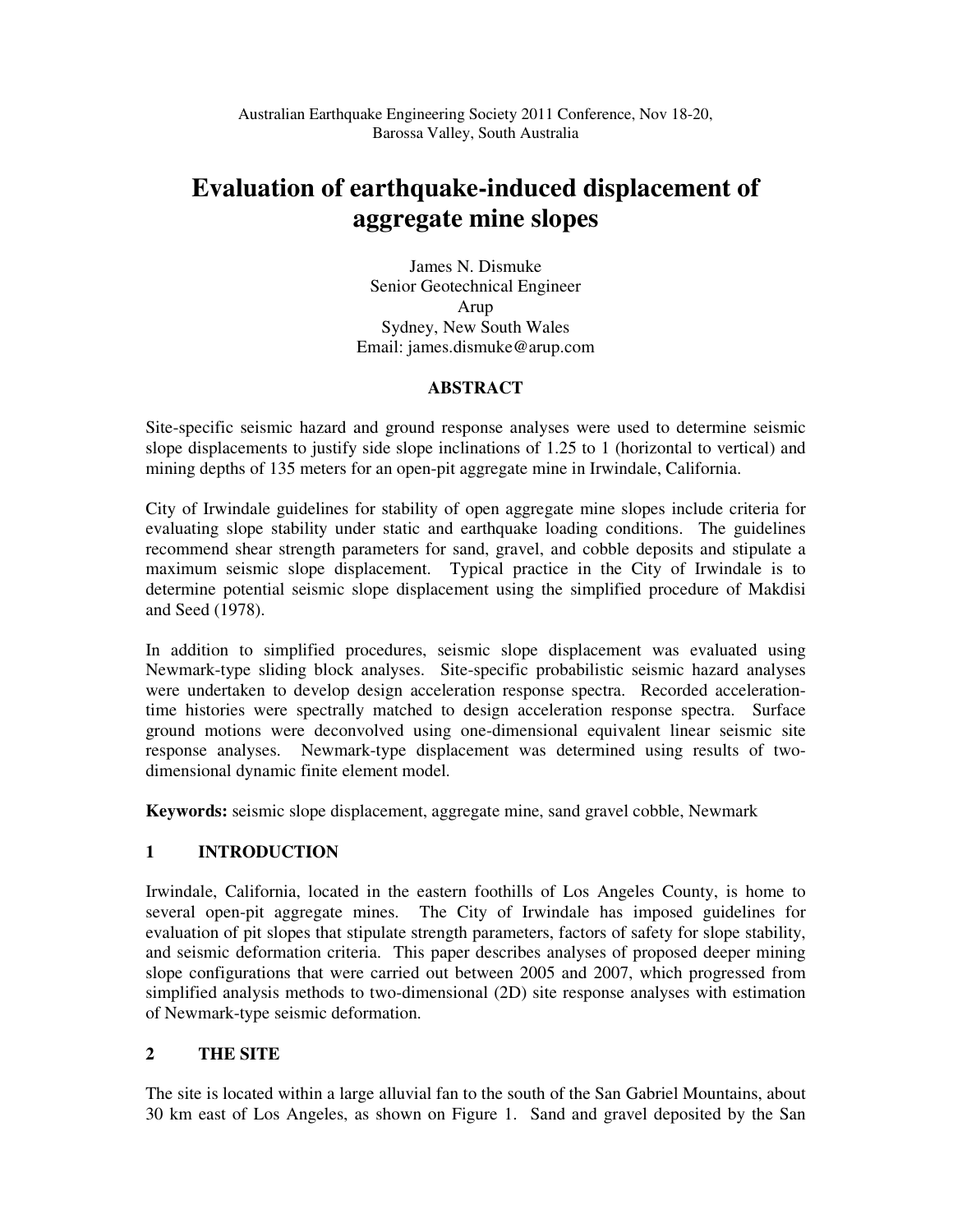Gabriel River at the Site are several hundred metres deep and are described, for purpose of mine slope stability, in terms of upper and lower formations. Both upper and lower formations contain sand, gravel, and cobbles, the primary difference being age. At the site, the upper formation is about 6m thick and is underlain by the lower formation to the depth of interest (135m).



**Figure 1: Site Location Map (Source: Google Earth v6.0.3.2197 and U.S. Geological Survey, 2006)** 

# **Proposed Deeper Mining Slopes**

The proposed mining configuration comprises 2:1 (horizontal to vertical) slopes with an approximately 40m wide bench near mid-slope. The proposed final depth of mining is on the order of 135m. Figure 2 depicts a typical mining configuration.

# **Shear Strength**

Conventional field investigation methods are not capable of penetrating the coarse deposits, so strength parameters were determined from the results of full scale load tests and back analysis of shear strength from tall slopes with near vertical faces. The load tests were performed in dry and saturated conditions by loading a 3m by 4m concrete slab adjacent to an approximately 10m vertical cut. Pre-weighed concrete loading blocks were placed successively, block-by-block, until failure of the vertical cut occurred. Saturated tests were facilitated by inundation of infiltration trenches located near the test locations.

Test results were evaluated by a panel of experts and shear strengths based on the test results are recommended in The Irwindale Slope Stability Committee (ISSC) "Guidelines for Stability Analyses of Open-Pit Mine Slopes," (the Guidelines), as shown on Figure 3. For slope stability analyses using this shear strength model, the transition between Upper Geologic Formation and Lower Geologic Formation is specified to occur over at least 5 layers of increasing strength.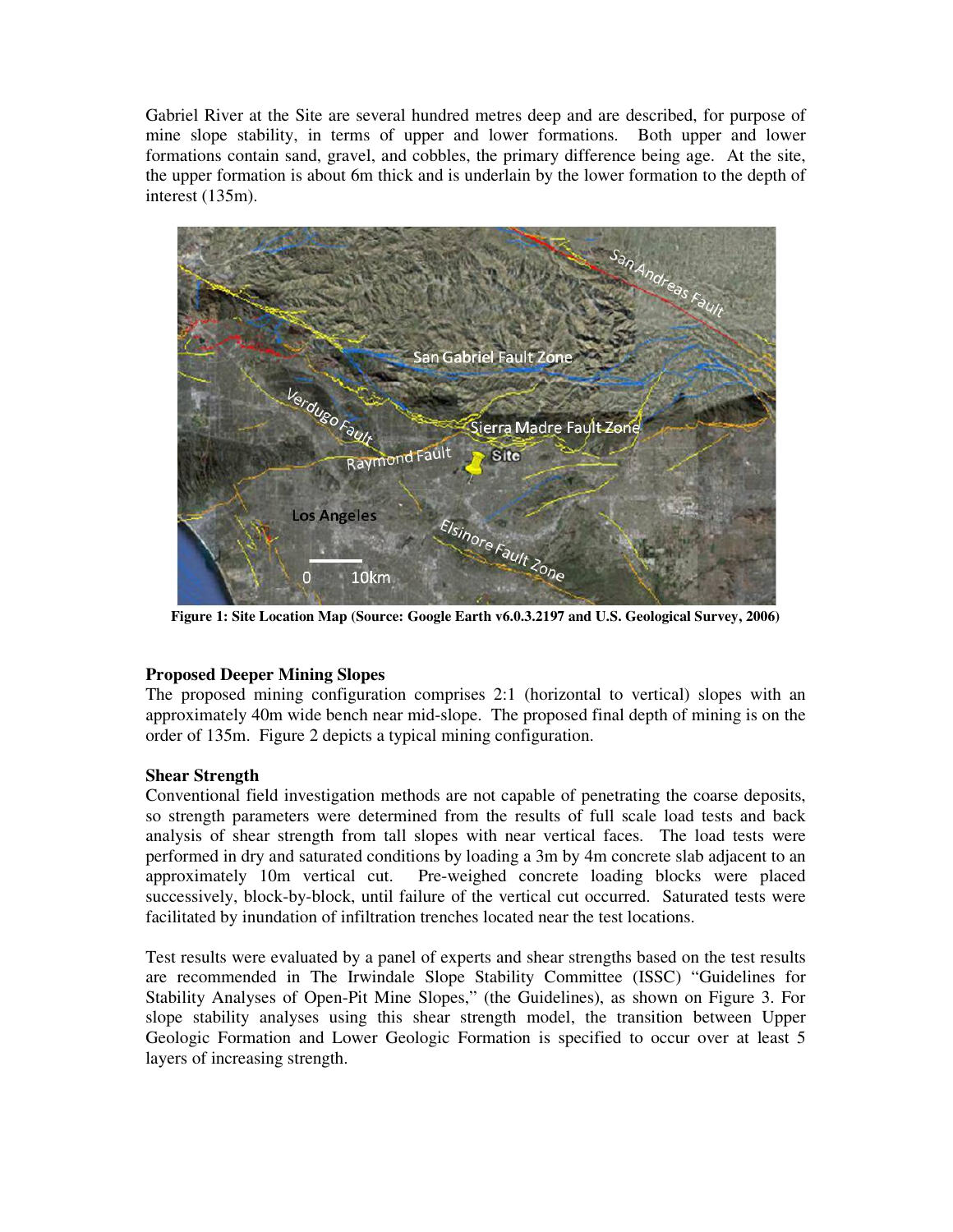

**Figure 2: Typical Mining Slope Configuration** 



**Figure 3: Shear Strength Parameters for Upper and Lower Geologic Formations** 

### **3 EVALUATION OF PROPOSED DEEPER MINING SLOPE**

The Guidelines stipulate a minimum static factor of safety for slope stability (FS) of 1.5 and maximum permanent seismic slope deformation of 2cm. Slope stability analyses were performed using Spencer's method for limit-equilibrium, and demonstrated that the proposed mining slope configuration has the minimum FS.

Permanent seismic slope deformation was estimated using the simplified procedure of Makdisi and Seed (1978) with modification of  $k_{max}$  according to Ashford and Sitar (2002). The estimated seismic slope deformation was also determined to meet the criteria set forth in the Guidelines (less than 2cm). In fact, the results of the stability analyses and seismic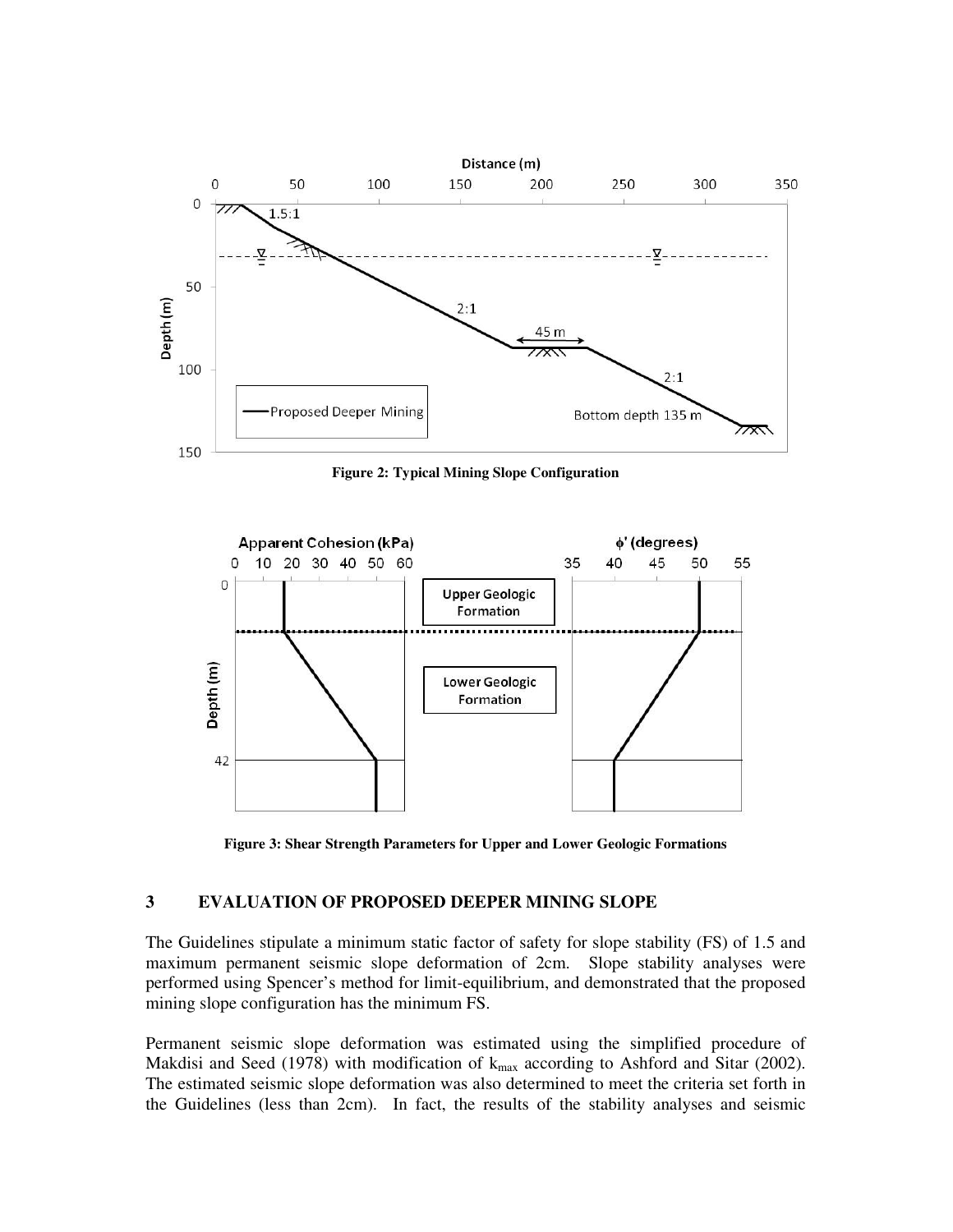deformation estimates far exceeded expectations, prompting a closer look at the conservatism of using the simplified Makdisi and Seed (1978) method, which was developed for embankments, as opposed to a tall sand, gravel, and cobble mine slope.

# **4 EVALUATION OF MAXIMUM SAFE YIELD SLOPES**

A second set of proposed mining slopes was developed with the intention of pushing the slope inclinations and depth to the limit of the design criteria. This was accomplished by directly calculating the Newmark slope displacement, instead of relying upon the displacements computed using the Makdisi and Seed (1978) procedure. Slope configurations comprising steeper slopes without a mid-slope bench were denoted "maximum safe yield" slopes, as shown on Figure 4. The presence of free water necessitated that slopes were set at an inclination of 2:1 for prevention of wave-lap erosion.



**Figure 4: Typical Maximum Safe Yield Slope Configuration** 

In order to calculate Newmark slope displacement, a probabilistic seismic hazard analysis was conducted, a 2D seismic site response analysis was performed, and the resulting response of the slope was double-integrated to obtain the estimated permanent deformation. This approach represented the first time an analysis procedure other than simplified procedures were used for open-pit aggregate mine slope design in Irwindale, since inception of the Guidelines.

### **Probabilistic Seismic Hazard Analysis**

The site is located in seismically active Southern California near many active faults, as indicated on Figure 1. Previous ground motion estimates used for analyses of the site relied upon a probabilistic seismic hazard analysis (PSHA) performed for a nearby mine pit. Comparison of the previous hazard with the 2006 (current at that time) national seismic hazard model on the CGS and USGS websites indicated that the previous ground motions were larger than current estimates, 475-year return period PGA of 0.55g versus 0.5g, respectively. Thus, it was advantageous to perform a site-specific PSHA to provide a current estimate of ground motion hazard.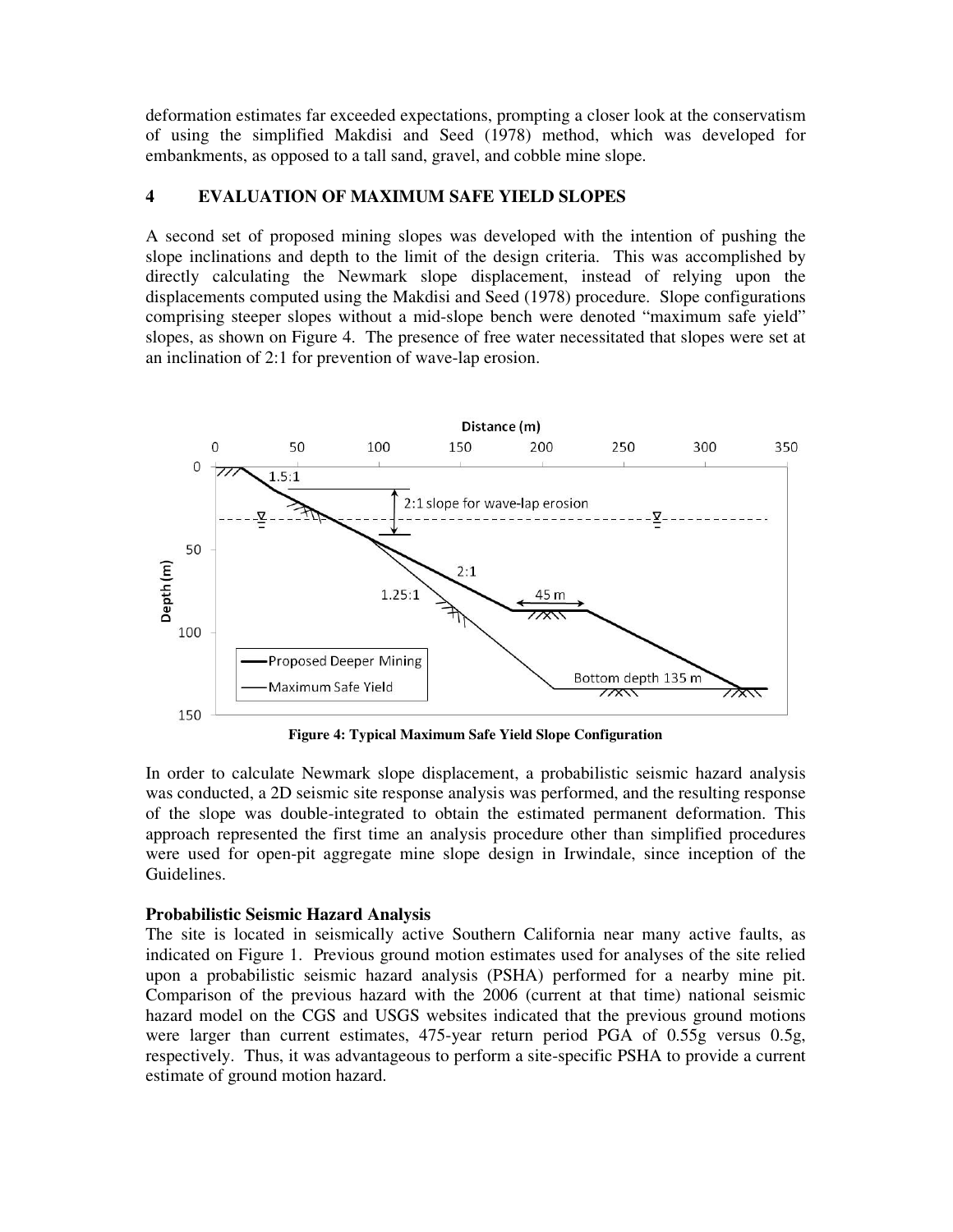The results of the site-specific PSHA indicated, for reference, PGA of 0.49g for a 475-year return period. The equal hazard spectra determined through the site-specific PSHA is shown on Figure 5. A key feature of a PSHA is the ability to deaggregate the results to determine which earthquake scenarios contributed the greatest amount to the hazard, thus guiding selection of acceleration-time histories. The deaggregation of the hazard indicated that majority of the hazard is due to M6.5 to 7 earthquake at distance of about 5 to 15 km.



**Figure 5: Horizontal Equal Hazard Spectra for 475-year Return Period (5% Damped)** 

#### **Seismic Site Response Analyses**

The input acceleration-time history for the Newmark deformation analysis was determined by extracting the computed response along the potential slip surface from the results of a 2D seismic site response analysis. The steps involved with the seismic site response analysis performed for the project were:

- 1. Develop input acceleration-time histories from actual recorded records;
- 2. Deconvolve the acceleration-time histories from ground surface motions to ground motions within the soil; and
- 3. Perform 2D site response analysis using the deconvolved acceleration-time histories.

#### *Acceleration-time histories*

Recorded acceleration-time histories were selected from the strong motion databases available on CGS and Pacific Earthquake Engineering Research Center (PEER) websites (CGS, 2011 and PEER, 2011, respectively). Ground motion records were selected based on the magnitude and distance deaggregation discussed above, as well as style of faulting and subsurface conditions. A total of 6 acceleration-time histories were selected and spectrally matched to the equal hazard spectra determined by the PSHA shown in Figure 5. Table 1 summarizes the time histories used for the analyses.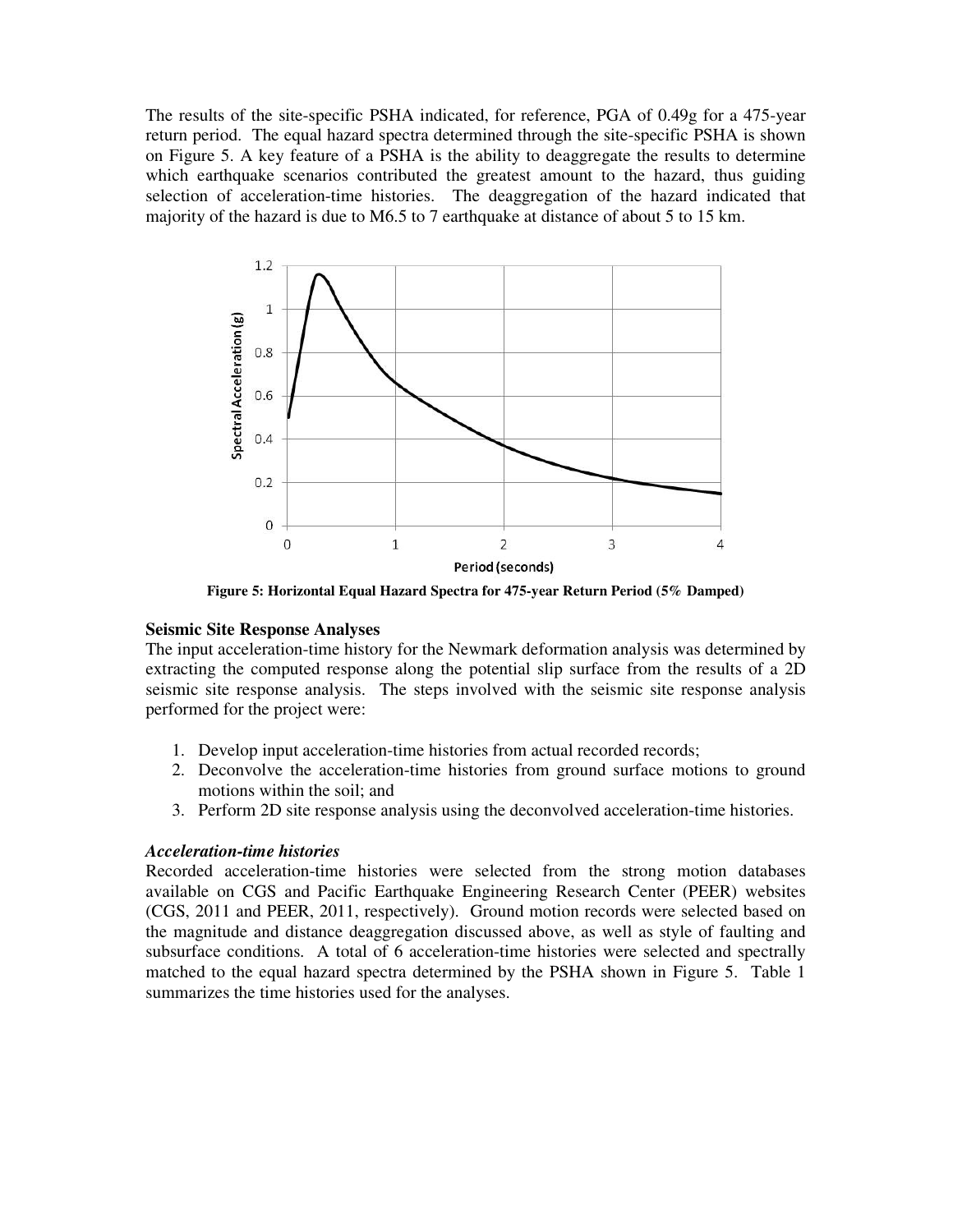|                                 |                                    |       |                                     |                        |                                                       |             |                                       | <b>Original Records</b>                           |                              | <b>Spectrally Matched Records</b>            |                                            |                              |
|---------------------------------|------------------------------------|-------|-------------------------------------|------------------------|-------------------------------------------------------|-------------|---------------------------------------|---------------------------------------------------|------------------------------|----------------------------------------------|--------------------------------------------|------------------------------|
| <b>Station</b>                  | <b>Earthquake</b>                  | $M_W$ | <b>Faulting</b><br><b>Mechanism</b> | <b>Site</b><br>Geology | <b>Closest</b><br><b>Distance</b><br>to Fault<br>(km) | Component   | Peak<br>Ground<br>Acceleration<br>(g) | Peak<br><b>Ground</b><br><b>Velocity</b><br>(m/s) | Duration <sup>1</sup><br>(s) | Peak<br>Ground<br><b>Acceleration</b><br>(g) | Peak<br>Ground<br><b>Velocity</b><br>(m/s) | Duration <sup>1</sup><br>(s) |
| Rinaldi<br>Receiving<br>Station | 1994<br>Northridge                 | 6.7   | Thrust                              | Alluvium               | 8.6                                                   | <b>S49W</b> | 0.84                                  | 1.7                                               | 7.05                         | 0.53                                         | 0.71                                       | 8.51                         |
| Sylmar<br>Converter<br>Station  | 1994<br>Northridge                 | 6.7   | Thrust                              | Alluvium               | 8.7                                                   | S38E        | 0.75                                  | 1.09                                              | 7.28                         | 0.53                                         | 0.63                                       | 7.77                         |
| Fremont<br>School               | 1987<br>Whittier<br><b>Narrows</b> | 6.1   | Reverse-<br>Oblique                 | Alluvium               | 13.9                                                  | 180         | 0.29                                  | 0.22                                              | 5.25                         | 0.45                                         | 0.83                                       | 6.38                         |
|                                 |                                    |       |                                     |                        |                                                       | 270         | 0.38                                  | 0.17                                              | 5.71                         | 0.47                                         | 0.64                                       | 5.08                         |
| Eaton<br>Canyon<br>Park         | 1991 Sierra<br>Madre               | 5.6   | Thrust                              | Alluvium               | 12.5                                                  | $\theta$    | 0.45                                  | 0.27                                              | 1.22                         | 0.53                                         | 0.72                                       | 2.76                         |
|                                 |                                    |       |                                     |                        |                                                       | 90          | 0.18                                  | 0.08                                              | 5.27                         | 0.47                                         | 0.61                                       | 4.74                         |

**Table 1: Summary of acceleration-time histories** 

[1] Duration based on Rathje et al. (1998)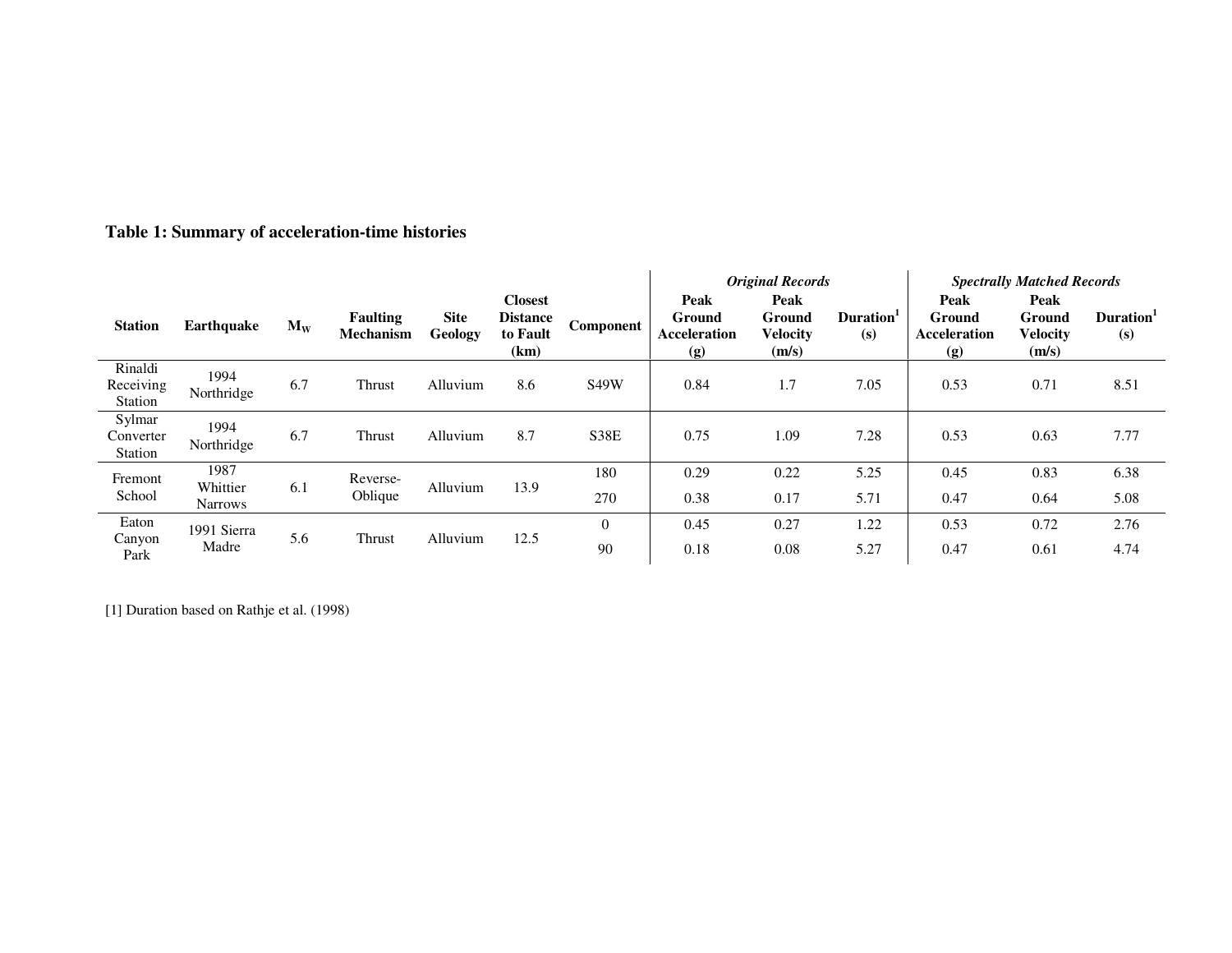#### *Deconvolve ground motions*

Ground motions within the subsurface were deconvolved from spectrally matched acceleration-time histories at the ground surface using equivalent linear 1D site response analysis. Subsurface conditions for the 1D site response analysis were determined from the results of shear wave velocity measurements at the site and the modulus and damping relationships for gravel of Rollins et al (1998), as shown on Figure 6.



**Figure 6: Dynamic Soil Properties Used for 1D and 2D Site Response Analyses** 

### *Perform 2D site response analysis*

The response of the proposed maximum safe yield slope was computed using a 2D dynamic finite element model with the deconvolved ground motions as input at the base of the model. The subsurface conditions used in the 1D model were also adopted in the 2D model (Figure 6). The average acceleration-time history along the potential failure surface shown on Figure 7 was computed.

### **Newmark Deformation Analyses**

The final step in the maximum safe yield slope evaluation was to determine the seismic deformation by double integrating the acceleration-time history of the slope stability failure surface where the acceleration exceeded  $k_y$ . The Newmark-double integration was performed for a suite of  $k_y$  to generate the curves shown in Figure 8. The  $k_y$  determined for the slope through pseudostatic stability analysis was 0.17; thus, the computed slope deformation is less than 2 cm, which meets the criteria of the Guidelines. In comparison, deformation computed using the simplified Makdisi and Seed (1978) procedure, also shown on Figure 8, is greater than 2 cm and does not meet the criteria of the Guidelines.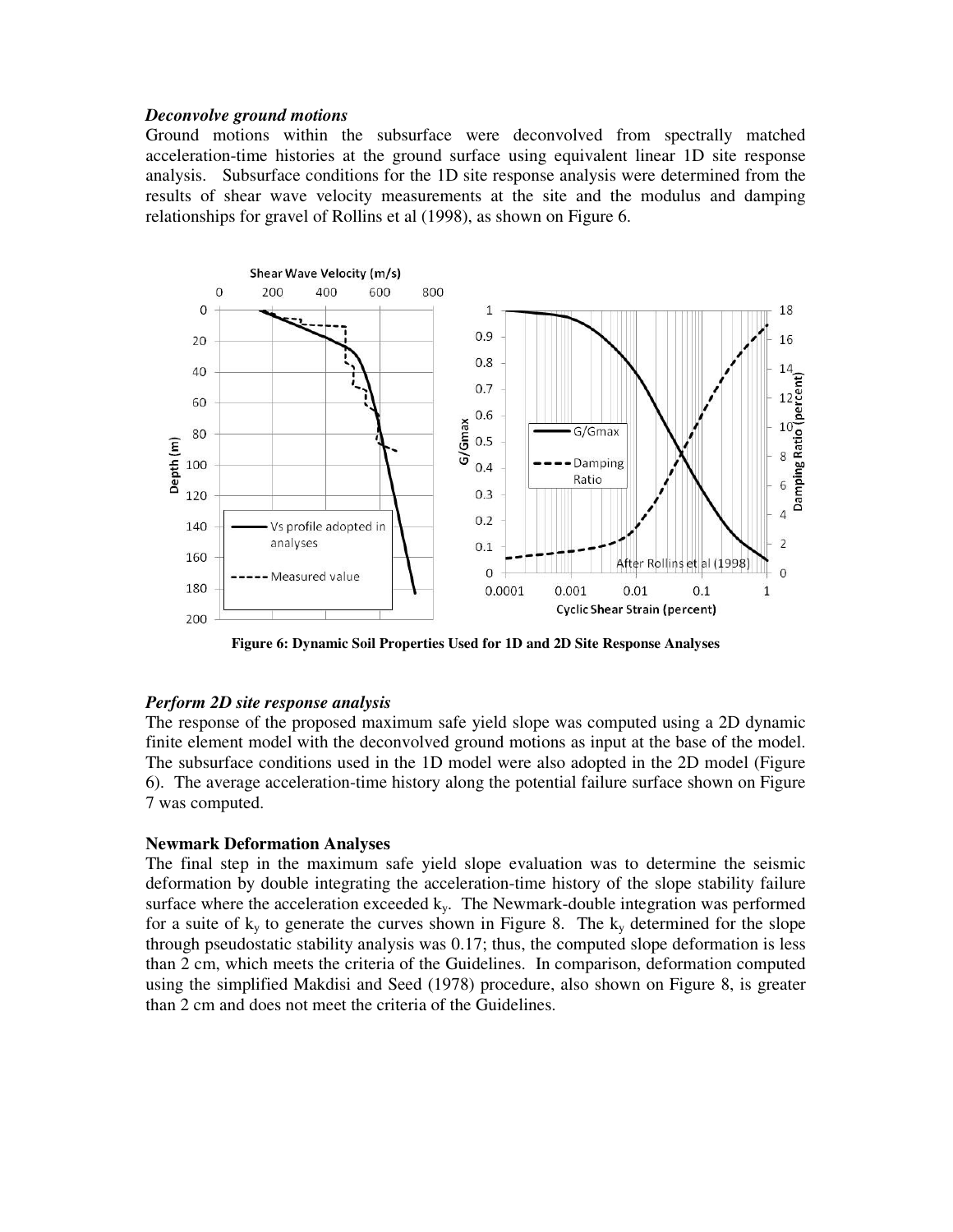

**Figure 7: Potential Slip Surface for Maximum Safe Yield Slope** 



**Figure 8: Deformation Chart for Maximum Safe Yield Slope**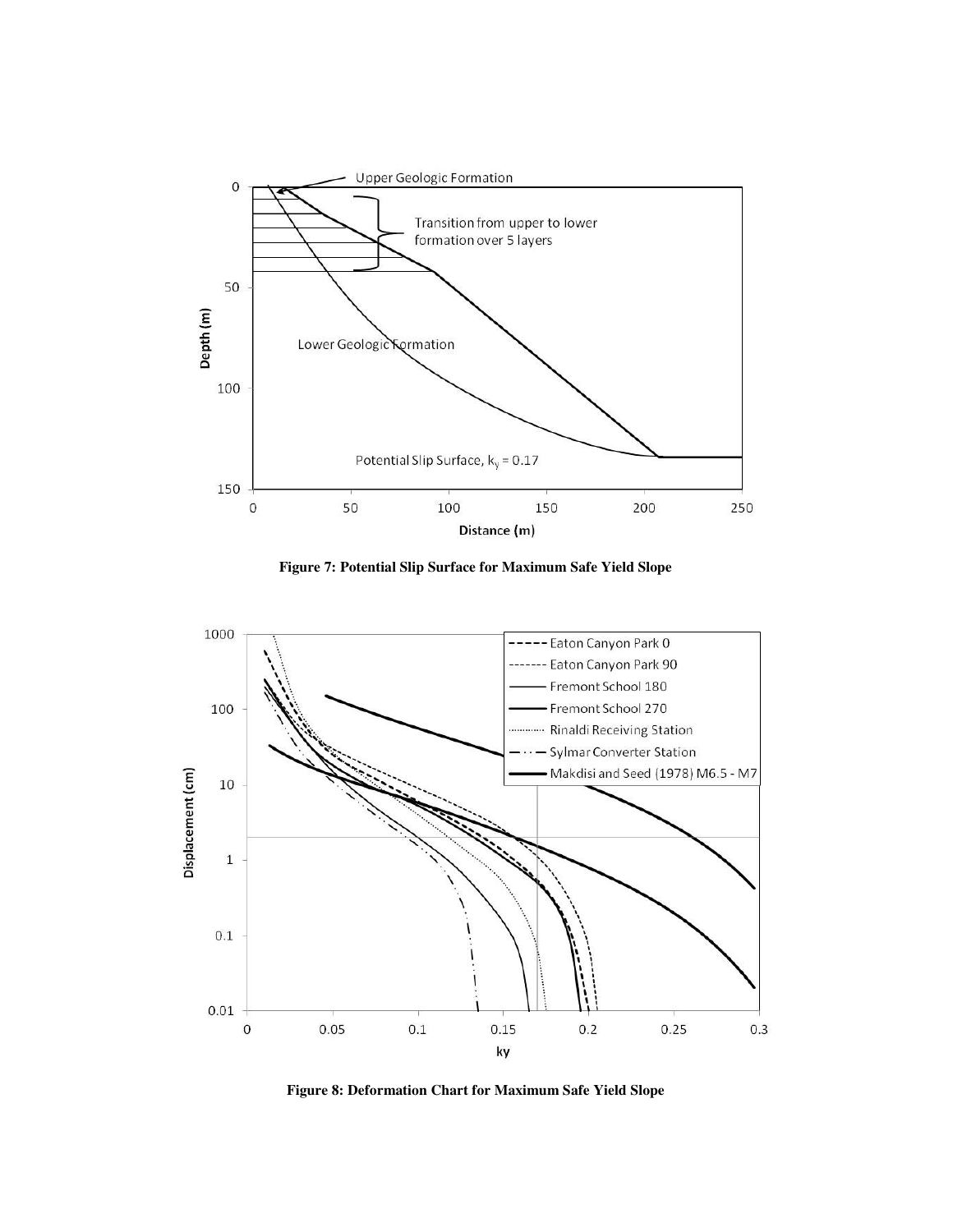# **5 CONCLUSION**

The calculation of earthquake-induced slope deformation using Newmark deformation analysis was the first of its kind for mine slopes in Irwindale. Despite the aggressive slope configuration, the seismic deformation was determined to be less than 2 cm when seismic deformation was calculated directly, instead of relying on the simplified procedure of Makdisi and Seed (1978).

## **Conservatism of Makdisi and Seed (1978)**

The Makdisi and Seed (1978) approach for estimating permanent seismic slope displacement is based on the Newmark method, but enhanced for application to earth embankments. By directly computing the seismic response of the mine slope, which is notably different in shape to an embankment, a site specific evaluation of mine slope deformation, that was also acceptable to the City of Irwindale, was possible. Although the analysis presented in this paper for a tall gravel slope is an improvement over a simplified estimate using Makdisi and Seed (1978), the seismic response is decoupled from the deformation analysis. A decoupled analysis may be conservative or unconservative to more accurate, coupled analysis procedures, such as those discussed by Rathje and Bray (2000).

### **Scatter of Computed Deformations**

The slope deformations shown in Figure 8 demonstrate similar trends in the shape of the deformation versus  $k_y$  curves; however, the relative magnitude of the deformation computed for each acceleration-time history may not be as expected. That is, the two time histories with largest magnitude and duration, Rinaldi Receiving Station and Sylmar Converter Station, did not produce the largest deformation for the maximum safe yield slope.

Each time history was spectrally matched to the target uniform hazard spectra; however, only peak response is matched in this procedure. Since  $k<sub>y</sub>$ , which is the trigger value for the double integration, is less than the spectral accelerations for the periods of interest, the computed deformation is not wholly dependent on peak response. Therefore, it is reasonable to expect scatter in the computed deformation.

### **Applicability to Australian Practice**

The analysis presented in this paper may be implemented in Australia, but several aspects should be updated and improved:

- The target uniform hazard spectra may be developed using PSHA as described. The PSHA should include attenuation equations appropriate for Australia.
- The selection of seed acceleration-time histories presented above attempted to match several aspects of the ground motion. Al Atik and Abrahamson (2010) indicate that magnitude and distance are the most important aspects of the seed time history when spectral matching is to be performed. Future analysis should value magnitude and distance over style of faulting and site conditions.
- The Makdisi and Seed (1978) procedure is simple and easy to use; thus it is a valuable tool to provide a quick first estimate. If slope deformation computed using Makdisi and Seed (1978) is within acceptable limits, there is no need for further analysis, such as with the original deeper mining slopes described in this paper (i.e. it was not